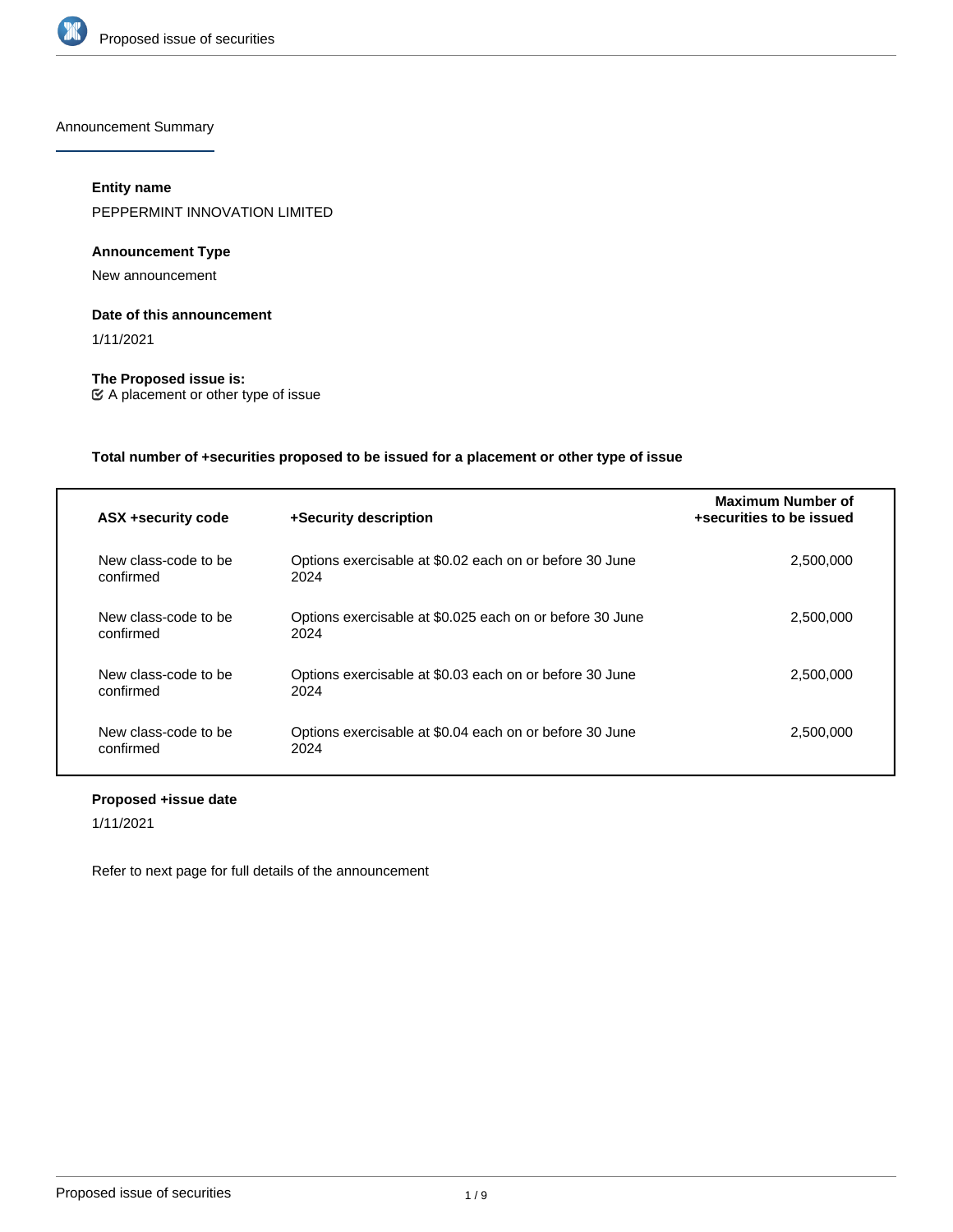

# Part 1 - Entity and announcement details

# **1.1 Name of +Entity**

PEPPERMINT INNOVATION LIMITED

We (the entity named above) give ASX the following information about a proposed issue of +securities and, if ASX agrees to +quote any of the +securities (including any rights) on a +deferred settlement basis, we agree to the matters set out in Appendix 3B of the ASX Listing Rules.

If the +securities are being offered under a +disclosure document or +PDS and are intended to be quoted on ASX, we also apply for quotation of all of the +securities that may be issued under the +disclosure document or +PDS on the terms set out in Appendix 2A of the ASX Listing Rules (on the understanding that once the final number of +securities issued under the +disclosure document or +PDS is known, in accordance with Listing Rule 3.10.3C, we will complete and lodge with ASX an Appendix 2A online form notifying ASX of their issue and applying for their quotation).

**1.2 Registered Number Type**

**Registration Number**

ABN

56125931964

**1.3 ASX issuer code**

PIL

**1.4 The announcement is** New announcement

# **1.5 Date of this announcement**

1/11/2021

**1.6 The Proposed issue is:**

 $\mathfrak{C}$  A placement or other type of issue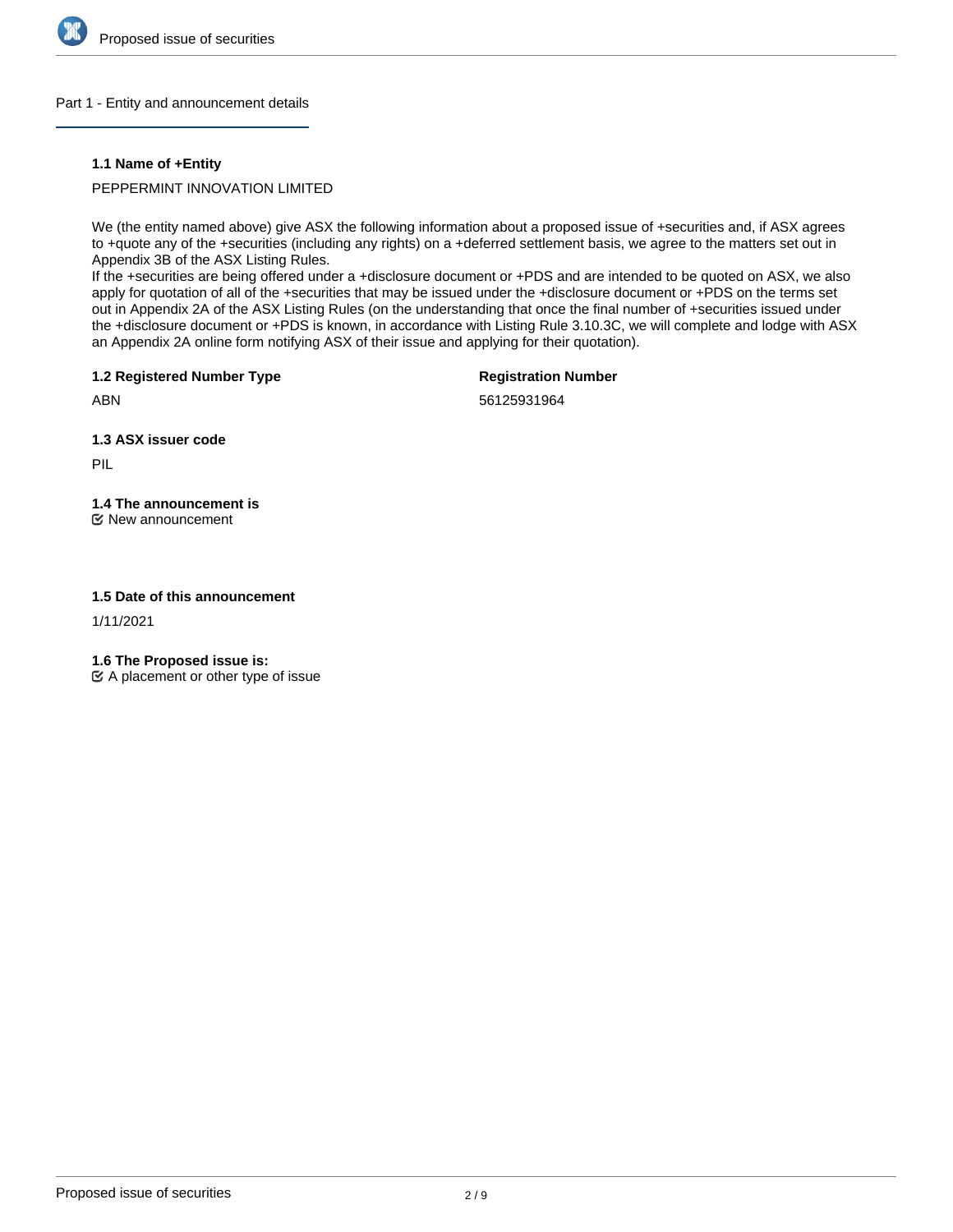

Part 7 - Details of proposed placement or other issue

Part 7A - Conditions

**7A.1 Do any external approvals need to be obtained or other conditions satisfied before the placement or other type of issue can proceed on an unconditional basis?** No

Part 7B - Issue details

**Is the proposed security a 'New class' (+securities in a class that is not yet quoted or recorded by ASX) or an 'Existing class' (additional securities in a class that is already quoted or recorded by ASX)?**  $E$  New class

**Will the proposed issue of this +security include an offer of attaching +securities?** No

Details of +securities proposed to be issued

**ISIN Code (if Issuer is a foreign company and +securities are non CDIs)**

| Have you received confirmation from Will the entity be seeking quotation |                                      |
|--------------------------------------------------------------------------|--------------------------------------|
| ASX that the terms of the proposed                                       | of the 'new' class of +securities on |
| +securities are appropriate and                                          | ASX?                                 |
| equitable under listing rule 6.1?                                        | ় No                                 |
| ় No                                                                     |                                      |

| ASX +security code             | +Security description                                        |
|--------------------------------|--------------------------------------------------------------|
| New class-code to be confirmed | Options exercisable at \$0.02 each on or before 30 June 2024 |

#### **+Security type**

**Options** 

#### **Number of +securities proposed to be issued**

2,500,000

#### **Offer price details**

**Are the +securities proposed to be issued being issued for a cash consideration?** No

**Please describe the consideration being provided for the +securities**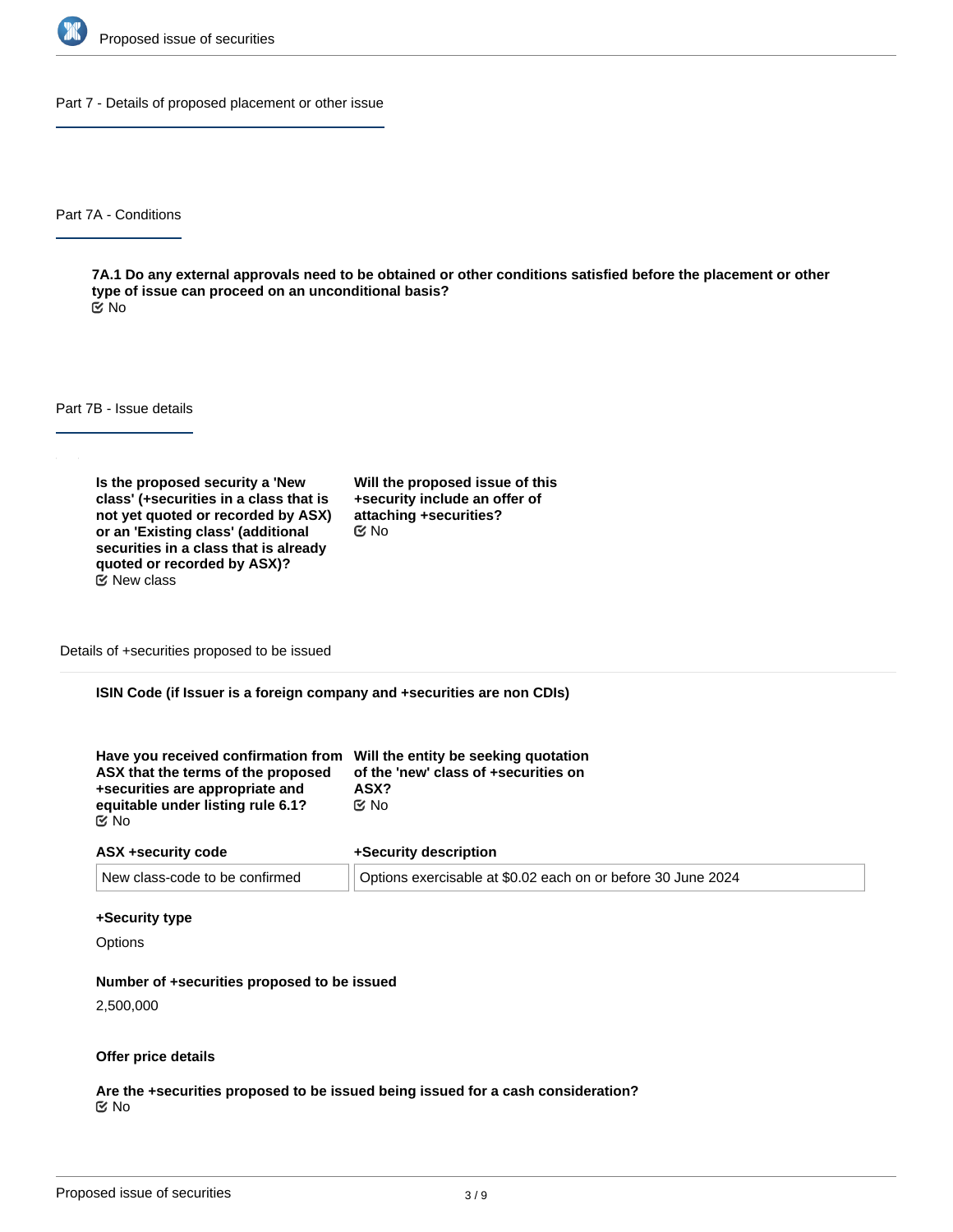

#### **Please describe the consideration being provided for the +securities**

The options are being issued to Mr Aidan Montague in consideration for consultancy services provided to the Company

**Please provide an estimate of the AUD equivalent of the consideration being provided for the +securities**

1.000000

**Will all the +securities issued in this class rank equally in all respects from their issue date?** Yes

Options details

**+Security currency**

AUD - Australian Dollar

**Exercise price** AUD 0.0200

**Expiry date** 30/6/2024

**Details of the type of +security that will be issued if the option is exercised**

PIL : ORDINARY FULLY PAID

**Number of securities that will be issued if the option is exercised**

2,500,000 fully paid ordinary shares (one FPOS per option)

**Please provide a URL link for a document lodged with ASX setting out the material terms of the +securities proposed to be issued or provide the information by separate announcement.**

Please refer to Schedule C of the Notice of Meeting released on ASX on 1 November 2019

| Is the proposed security a 'New        |
|----------------------------------------|
| class' (+securities in a class that is |
| not yet quoted or recorded by ASX)     |
| or an 'Existing class' (additional     |
| securities in a class that is already  |
| quoted or recorded by ASX)?            |
| $\mathfrak C$ New class                |

**Will the proposed issue of this +security include an offer of attaching +securities?** No

Details of +securities proposed to be issued

**ISIN Code (if Issuer is a foreign company and +securities are non CDIs)**

| Have you received confirmation from<br>ASX that the terms of the proposed<br>+securities are appropriate and<br>equitable under listing rule 6.1?<br>় No | Will the entity be seeking quotation<br>of the 'new' class of +securities on<br>ASX?<br>Mo No |
|-----------------------------------------------------------------------------------------------------------------------------------------------------------|-----------------------------------------------------------------------------------------------|
| ASX +security code                                                                                                                                        | +Security description                                                                         |
| New class-code to be confirmed                                                                                                                            | Options exercisable at \$0.025 each on or before 30 June 2024                                 |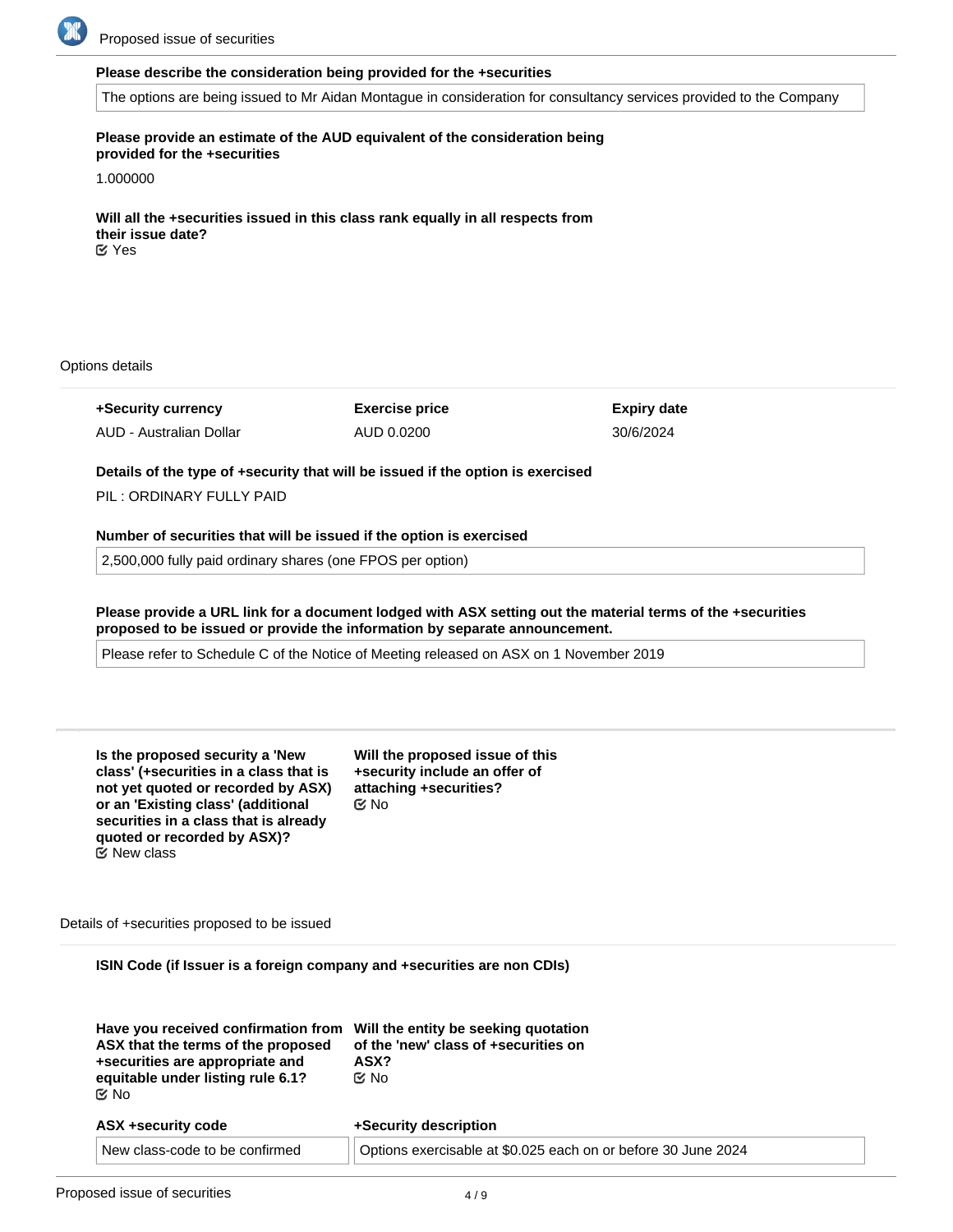

#### **+Security type**

**Options** 

# **Number of +securities proposed to be issued**

2,500,000

#### **Offer price details**

**Are the +securities proposed to be issued being issued for a cash consideration?** No

# **Please describe the consideration being provided for the +securities**

The options are being issued to Mr Aidan Montague in consideration for consultancy services provided to the Company

# **Please provide an estimate of the AUD equivalent of the consideration being provided for the +securities**

1.000000

**Will all the +securities issued in this class rank equally in all respects from their issue date?** Yes

#### Options details

|                                                    | +Security currency | <b>Exercise price</b> | <b>Expiry date</b> |
|----------------------------------------------------|--------------------|-----------------------|--------------------|
| 30/6/2024<br>AUD 0.0250<br>AUD - Australian Dollar |                    |                       |                    |

**Details of the type of +security that will be issued if the option is exercised** PIL : ORDINARY FULLY PAID

**Number of securities that will be issued if the option is exercised**

2,500,000 fully paid ordinary shares (one FPOS per option)

#### **Please provide a URL link for a document lodged with ASX setting out the material terms of the +securities proposed to be issued or provide the information by separate announcement.**

Please refer to Schedule C of the Notice of Meeting released on ASX on 1 November 2019

**Is the proposed security a 'New class' (+securities in a class that is not yet quoted or recorded by ASX) or an 'Existing class' (additional securities in a class that is already quoted or recorded by ASX)?**  $E$  New class

**Will the proposed issue of this +security include an offer of attaching +securities?** No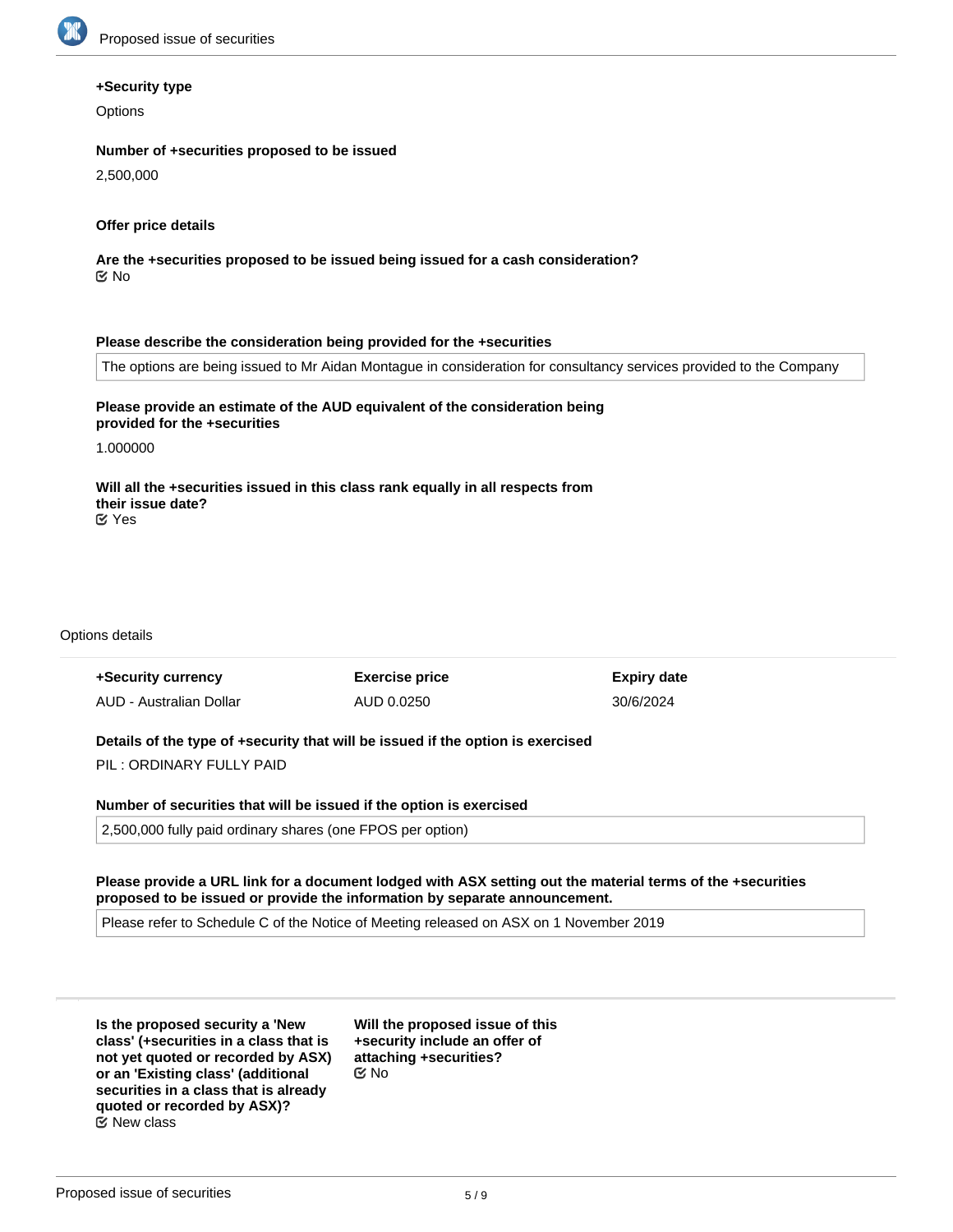

Details of +securities proposed to be issued

#### **ISIN Code (if Issuer is a foreign company and +securities are non CDIs)**

| Have you received confirmation from Will the entity be seeking quotation<br>ASX that the terms of the proposed<br>+securities are appropriate and<br>equitable under listing rule 6.1? | of the 'new' class of +securities on<br>ASX?<br>়⊠ No |
|----------------------------------------------------------------------------------------------------------------------------------------------------------------------------------------|-------------------------------------------------------|
| ©⁄ No                                                                                                                                                                                  |                                                       |

| ASX +security code             | +Security description                                        |
|--------------------------------|--------------------------------------------------------------|
| New class-code to be confirmed | Options exercisable at \$0.03 each on or before 30 June 2024 |

#### **+Security type**

**Options** 

# **Number of +securities proposed to be issued**

2,500,000

#### **Offer price details**

### **Are the +securities proposed to be issued being issued for a cash consideration?** No

#### **Please describe the consideration being provided for the +securities**

The options are being issued to Mr Aidan Montague in consideration for consultancy services provided to the Company

# **Please provide an estimate of the AUD equivalent of the consideration being provided for the +securities**

1.000000

**Will all the +securities issued in this class rank equally in all respects from their issue date?** Yes

#### Options details

**+Security currency** AUD - Australian Dollar **Exercise price** AUD 0.0300

**Expiry date** 30/6/2024

# **Details of the type of +security that will be issued if the option is exercised**

**proposed to be issued or provide the information by separate announcement.**

PIL : ORDINARY FULLY PAID

# **Number of securities that will be issued if the option is exercised**

2,500,000 fully paid ordinary shares (one FPOS per option)

**Please provide a URL link for a document lodged with ASX setting out the material terms of the +securities**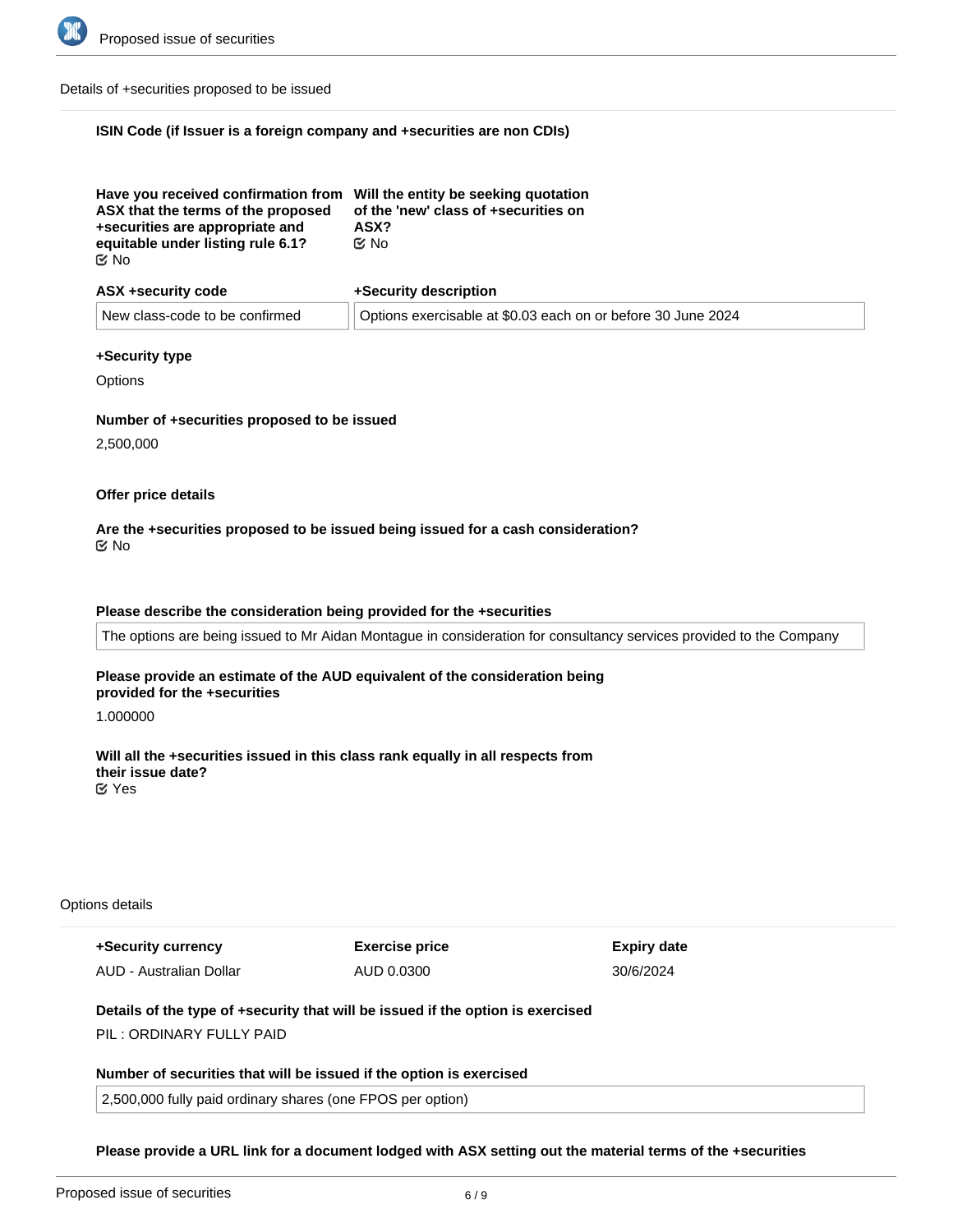

#### **proposed to be issued or provide the information by separate announcement.**

Please refer to Schedule C of the Notice of Meeting released on the ASX on 1 November 2019

**Is the proposed security a 'New class' (+securities in a class that is not yet quoted or recorded by ASX) or an 'Existing class' (additional securities in a class that is already quoted or recorded by ASX)?** New class

**Will the proposed issue of this +security include an offer of attaching +securities?** No

Details of +securities proposed to be issued

**ISIN Code (if Issuer is a foreign company and +securities are non CDIs)**

| Have you received confirmation from Will the entity be seeking quotation<br>ASX that the terms of the proposed<br>+securities are appropriate and<br>equitable under listing rule 6.1?<br>©⁄ No | of the 'new' class of +securities on<br>ASX?<br>$\mathfrak{C}$ Yes |
|-------------------------------------------------------------------------------------------------------------------------------------------------------------------------------------------------|--------------------------------------------------------------------|
| ASX +security code                                                                                                                                                                              | +Security description                                              |
| New class-code to be confirmed                                                                                                                                                                  | Options exercisable at \$0.04 each on or before 30 June 2024       |

#### **+Security type**

**Options** 

#### **Number of +securities proposed to be issued**

2,500,000

#### **Offer price details**

**Are the +securities proposed to be issued being issued for a cash consideration?** No

## **Please describe the consideration being provided for the +securities**

The options are being issued to Mr Aidan Montague in consideration for consultancy services provided to the Company

# **Please provide an estimate of the AUD equivalent of the consideration being**

**provided for the +securities**

1.000000

#### **Will all the +securities issued in this class rank equally in all respects from their issue date?** Yes

Proposed issue of securities 7/9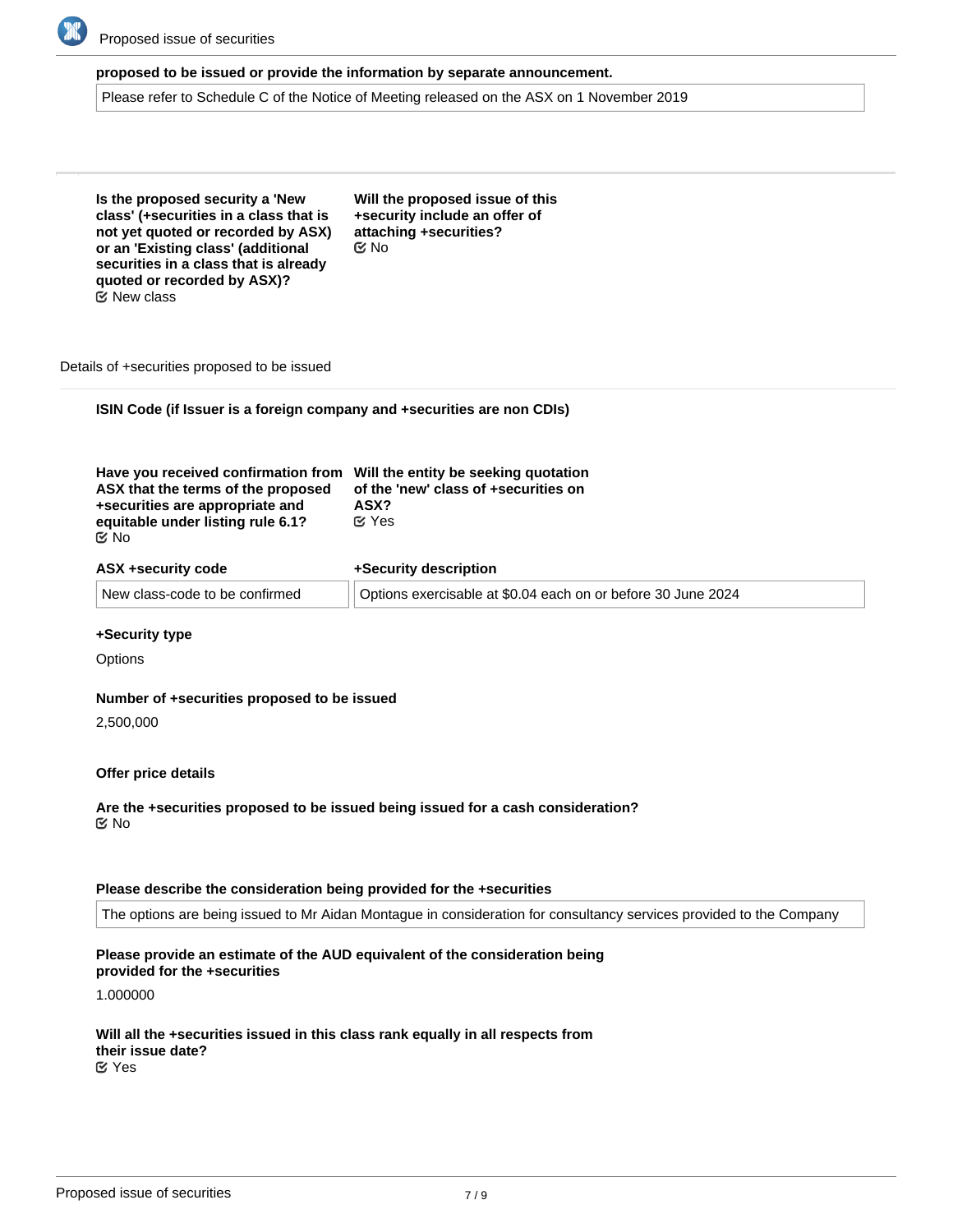

#### Options details

**+Security currency** AUD - Australian Dollar **Exercise price** AUD 0.0400

**Expiry date** 30/6/2024

**Details of the type of +security that will be issued if the option is exercised**

PIL : ORDINARY FULLY PAID

# **Number of securities that will be issued if the option is exercised**

2,500,000 fully paid ordinary shares (one FPOS per option)

**Please provide a URL link for a document lodged with ASX setting out the material terms of the +securities proposed to be issued or provide the information by separate announcement.**

Please refer to Schedule C of the Notice of Meeting released on ASX on 1 November 2019

Part 7C - Timetable

**7C.1 Proposed +issue date** 1/11/2021

Part 7D - Listing Rule requirements

**7D.1 Has the entity obtained, or is it obtaining, +security holder approval for the entire issue under listing rule 7.1?** No

**7D.1b Are any of the +securities proposed to be issued without +security holder approval using the entity's 15% placement capacity under listing rule 7.1?** No

**7D.1c Are any of the +securities proposed to be issued without +security holder approval using the entity's additional 10% placement capacity under listing rule 7.1A (if applicable)?** No

**7D.2 Is a party referred to in listing rule 10.11 participating in the proposed issue?** No

**7D.3 Will any of the +securities to be issued be +restricted securities for the purposes of the listing rules?** No

**7D.4 Will any of the +securities to be issued be subject to +voluntary escrow?** No